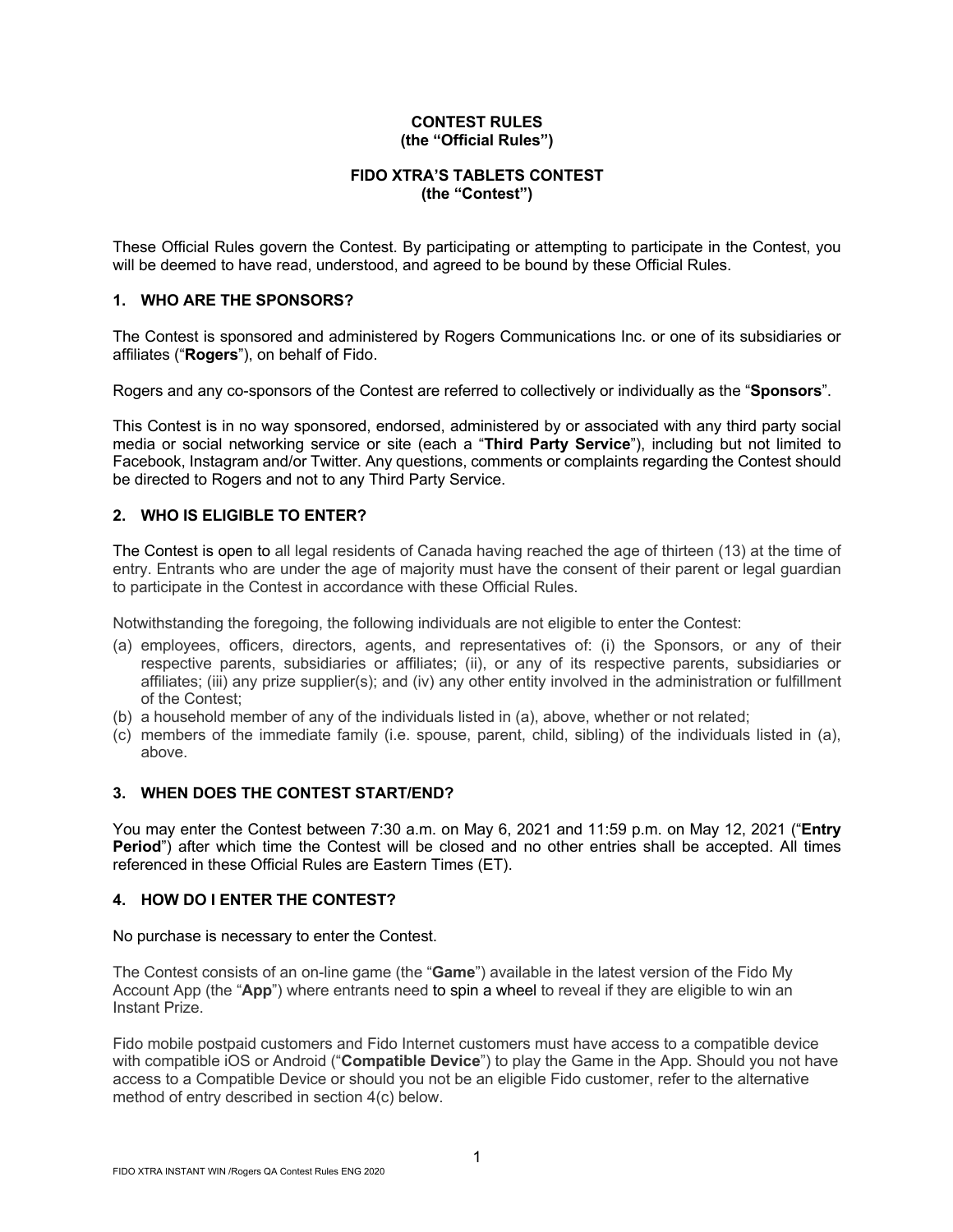# **(a) ACCESSING THE GAME**

**To access the Game and play via the App**, you must first, if not already done, download the App by visiting http://fido.ca/apps using your Compatible Device and by following the on-screen instructions. Login to the App. Once logged in, click the Fido XTRA Banner to access the Contest portal (the "**Portal**").

# **(b) HOW DO I PLAY THE GAME?**

To play the Game, click "Spin Now" in the Portal and you will be presented with a wheel to spin (the "**Wheel**"). Tap as instructed to spin the Wheel (a "**Play**"). When the arrow of the Wheel stops on a yellow section, you will be a potential winner of one (1) Instant Prize (see Sections 8 and 9 below). Limit of one (1) Play per person per day during the Entry Period.

If you are deemed to be a potential Instant Prize winner, you will instantly be presented with a description of the Instant Prize, along with a mathematical skill-testing question and a Digital Release Form (see Sections 8 and 9 below).

#### **(c) HOW DO I PARTICIPATE IN THE CONTEST AND PLAY THE GAME IF I AM NOT A FIDO MOBILE CUSTOMER OR IF I AM A FIDO MOBILE CUSTOMER BUT DO NOT HAVE ACCESS TO A COMPATIBLE DEVICE?**

To enter the Contest without playing the Game, mail a letter during the Entry Period with your name, address, day and evening telephone numbers, email address, age, the Contest name to the attention of "FIDO XTRA'S ZTE TABLETS CONTEST/ Mail-in entry", Rogers Communications, S. Boutilier, 800 De la Gauchetière Ouest, Suite 4000, Montreal, QC H5A 1K3 (each a "**Mail-in Request**"). Mail-in Requests must be postmarked within the Entry Period to be valid. Each Mail-in Request corresponds to one (1) Play (defined in section 4(b) above).

## **Limit of one (1) Mail-in Request per envelope per day during the Entry Period.**

Upon the reception of a Mail-In Request during the Contest Period, the Administrator or its designated representative will execute a Play on behalf of the mail-in entrant to reveal if he/she is a potential Instant Prize winner. Potential Mail-in Instant Prize winners will be contacted by Administrator or its designated representative within ten (10) business days. If a potential Mail-in Instant Prize winner cannot be contacted within three (3) attempts or ten (10) business days after the first attempt of contact; such potential winner will be disqualified and will forfeit all rights to the applicable Instant Prize. Sponsors will have no obligation to award any Instant Prize that has not been claimed by a potential Mail-in Instant Prize winner. No communication will be entered with mail-in entrants who were not eligible to an Instant Prize.

**(d)** Should there be one or more Grand Prizes to be awarded in the Contest (refer to Section 8 below if any), then each Play completed as instructed will count as one (1) entry in the Grand Prize(s) draw.

# **5. HOW MANY TIMES MAY I ENTER THE CONTEST?**

There is a limit of one (1) Play per person per day during the Entry Period.

# **6. COULD MY ENTRY BE REFUSED OR REJECTED?**

Your entry could be refused or rejected if:

- (a) you attempt to enter the Contest in a fashion not authorized by these Official Rules;
- (b) your entry contains false or misleading information, or is late, falsified, illegible, damaged or incomplete or otherwise irregular;
- (c) your entry is submitted using robotic, automated, programmed, or other illicit means; or
- (d) your entry is not in compliance with these Official Rules.

The Sponsors reserve the right to refuse any entry for any other reason as they may determine.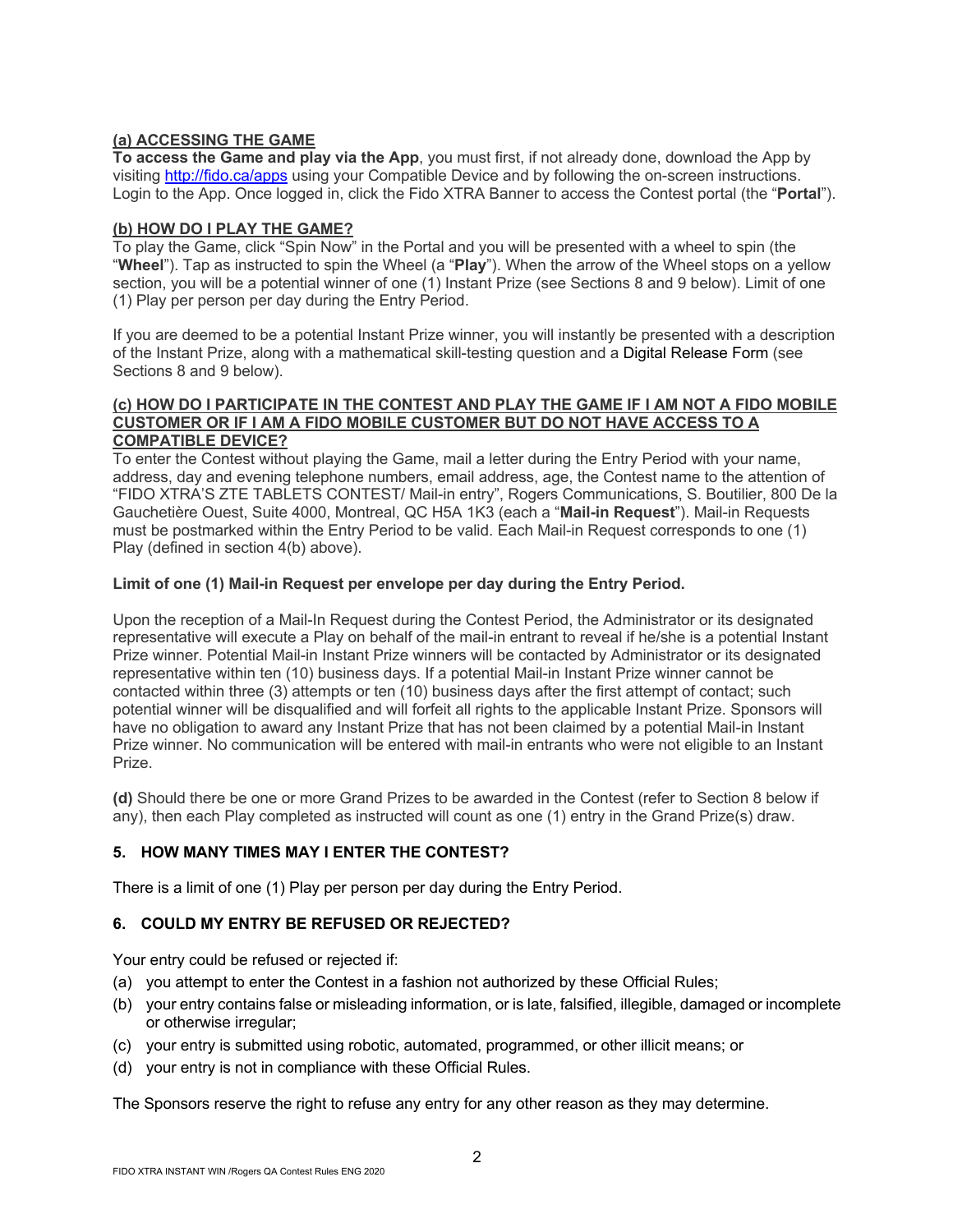# **7. WHAT ARE THE CONDITIONS OF ENTRY?**

By entering the Contest:

- (a) you agree to be bound by these Official Rules and by the decisions of the Sponsors, which decisions are final, binding and conclusive;
- (b) you represent and warrant that: (i) your entry, including any material comprising your entry (e.g. name, user name, profile picture, etc., as applicable) and any material submitted with your entry (e.g. photograph, video, written submission, or other form of submission, as applicable) (all such material, collectively, the "**Entry Material**") is original to you, (ii) you have all necessary rights in and to your Entry Material to enter the Contest, including the consent of any third parties whose personal information is included in your Entry Material, and (iii) your Entry Material does not contain, depict, include or involve content that is, or could reasonably be considered to be, inappropriate, unsuitable or offensive, as determined by the Sponsors;
- (c) you understand and agree that your entry, including your Entry Material, will not be returned to you and may be moderated or edited by Rogers as it deems appropriate;
- (d) you grant to the Sponsors the irrevocable right to use your Entry Material in any media worldwide and for any purpose related to the Contest (or any similar contest), including the right to use, reproduce, modify, adapt, translate, or create derivative works from, your Entry Material without notification, compensation or additional consideration to you;
- (e) you waive all claims of moral rights in any use of your Entry Material by Rogers pursuant to the rights granted in these Official Rules; and
- (f) you waive and forever discharge the Sponsors, their respective parents, affiliates, and subsidiaries, any other companies associated with the Contest, and all of their respective directors, officers, employees, agents, representatives, licensees, successors and assigns, as well as any Third Party Services, (collectively, the "**Releasees**"), and agree to indemnify and hold harmless each of the Releasees, from and against any and all claims, damages or liability, including any costs or losses related to personal injury, death, damage to or loss or destruction of property, arising out of, or in any way related to, (i) your participation in the Contest, (ii) the awarding, receipt, possession, use or misuse of any prize, in whole or in part, including participating in travel or any activity related to the prize, (iii) the use of any Entry Material or Publicity Material (defined below) in accordance with the rights granted in these Official Rules, or (iv) any breach of these Official Rules.

## **8. WHAT ARE THE CONTEST PRIZES?**

## **INSTANT PRIZES**

There is a total of five hundred (500) instant prizes (each, an "**Instant Prize**") available to be won each consisting of:

• One (1) Certified Pre-Owned ZTE Grand X View 4 tablet having an approximate retail value of \$160.

The number of Instant Prizes available to be won will decrease throughout the Contest as they are claimed in accordance with these Official Rules (see section 9 for details).

## **9. HOW ARE INSTANT PRIZES WINNERS CONFIRMED?**

To be declared an Instant Prize winner, a potential Instant Prize winner:

- (a) must complete as instructed all steps to claim a prize by May 19, 2021.
- (b) must be in compliance with these Official Rules;
- (c) must acknowledge and accept, within any designated time period, a digital release of liability and consent to publicity form (the "**Digital Release Form**") and any other documentation as reasonably required. If the potential winner is a minor, their parent or legal guardian must acknowledge and accept the Digital Release Form;
- (d) may be required to provide proof of identification to confirm eligibility or to claim a prize, or provide proof that he or she is the authorized account holder of any account associated with the entry.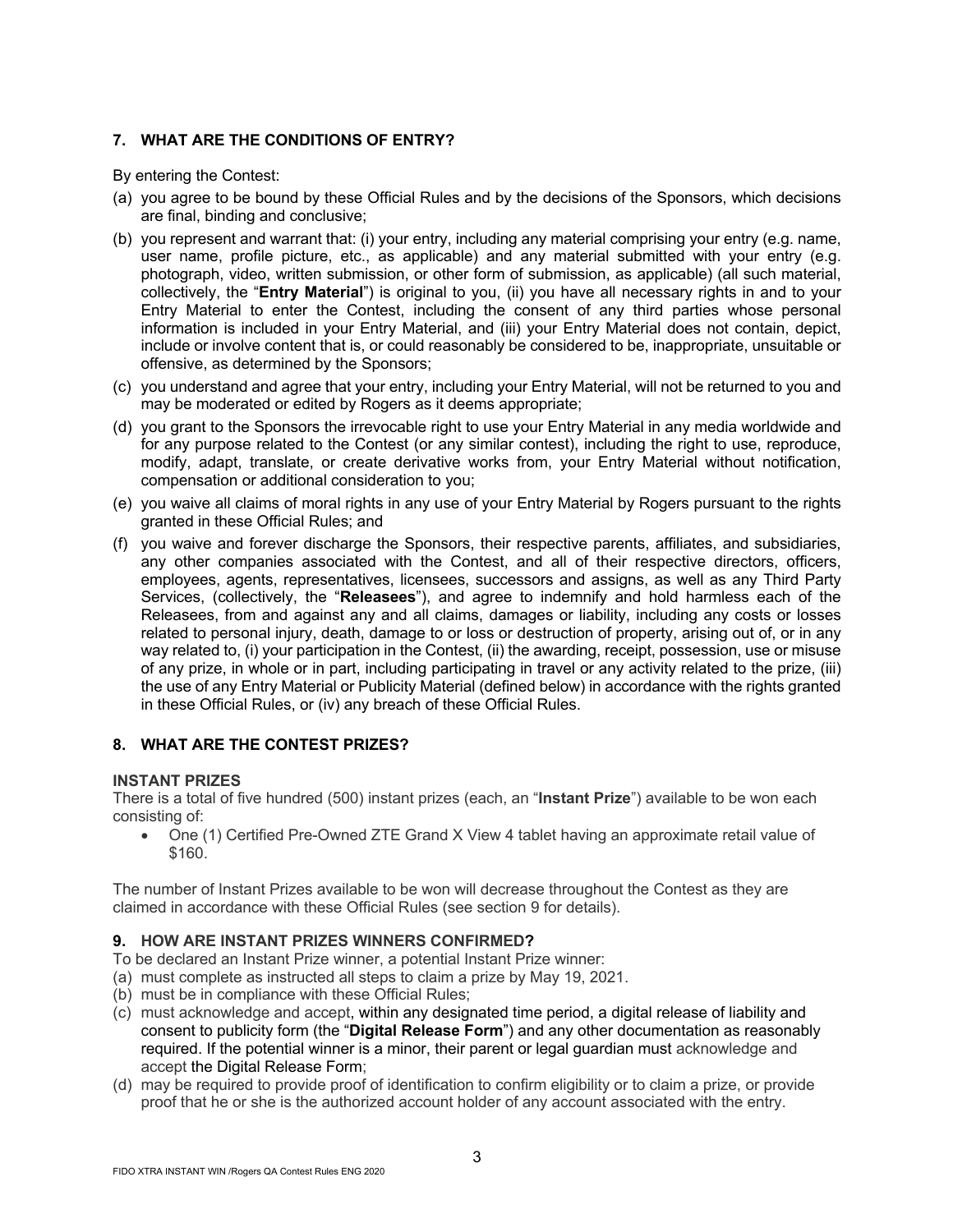### **10. ARE THERE ANY PRIZE CONDITIONS?**

All prize particulars will be determined by the Sponsors in their sole discretion. In addition to any prize conditions provided elsewhere in these Official Rules, any prize awarded in the Contest is subject to the following conditions:

- (a) Except for gift cards, vouchers or cash prizes, the prize value in these Official Rules is approximate only. You will not be compensated if actual prize value is lower than the value quoted in these Official Rules;
- (b) The Sponsors reserve the right, in their sole discretion, to substitute a prize, in whole or in part, with a prize or prize component of equal or greater value if the prize or any component thereof cannot be awarded for any reason;
- (c) The prize must be accepted as awarded and may not be transferred or resold, unless otherwise determined by the Sponsors. The prize may not be exactly as advertised. The prize is provided "as is" without representation or warranty of any kind by the Sponsors; and
- (d) Any unused portion of the prize, once awarded, will be deemed forfeited. The prize will not be replaced if lost, destroyed, mutilated or stolen.

## **11. WHAT ARE THE ODDS OF WINNING A PRIZE?**

The odds of winning an Instant Prize will change throughout the course of the Entry Period as Instant Prizes are claimed, and will depend on the number and timing of eligible entrants participating in the Contest.

#### **12. HOW DO I CLAIM A PRIZE?**

Once a potential winner is confirmed as a winner, prize distribution will be promptly coordinated. If a winner fails to take delivery of the prize as instructed, the prize will be deemed forfeited.

#### **13. WILL I APPEAR IN ANY PUBLICITY IF I AM A WINNER?**

If you are a winner, the Sponsors may require you to appear in publicity related to the Contest or to any similar contest. By accepting a prize, you:

- (a) grant to the Sponsors the irrevocable right to record, photograph or otherwise capture or document you, your likeness, your voice, or any statements you make regarding the Contest or the prize, by any available means;
- (b) agree that any such captured material, together with your biographical information, such as name or place of residence, or your Entry Material (collectively, all such materials, the "**Publicity Material**") may be used by the Sponsors or their licensees, successors, or assigns (collectively, the "**Publicity Parties**") in any media, whether now known or later devised, worldwide and in perpetuity, for advertising or promotional purposes related to the Contest or any similar contest. Any such use of the Publicity Material may include the reproduction, modification, adaptation, translation or creation of derivative works from your Entry Material;
- (c) acknowledge that the Publicity Parties shall not be required to compensate you, notify you, or request your permission in connection with their use of any Publicity Material, unless otherwise prohibited by law; and
- (d) waive any rights that you may have or that may otherwise exist in connection with any use of the Publicity Material by any of the Publicity Parties, including any moral rights in any such Publicity Material.

#### **14. HOW WILL MY PERSONAL INFORMATION BE COLLECTED, USED AND DISCLOSED?**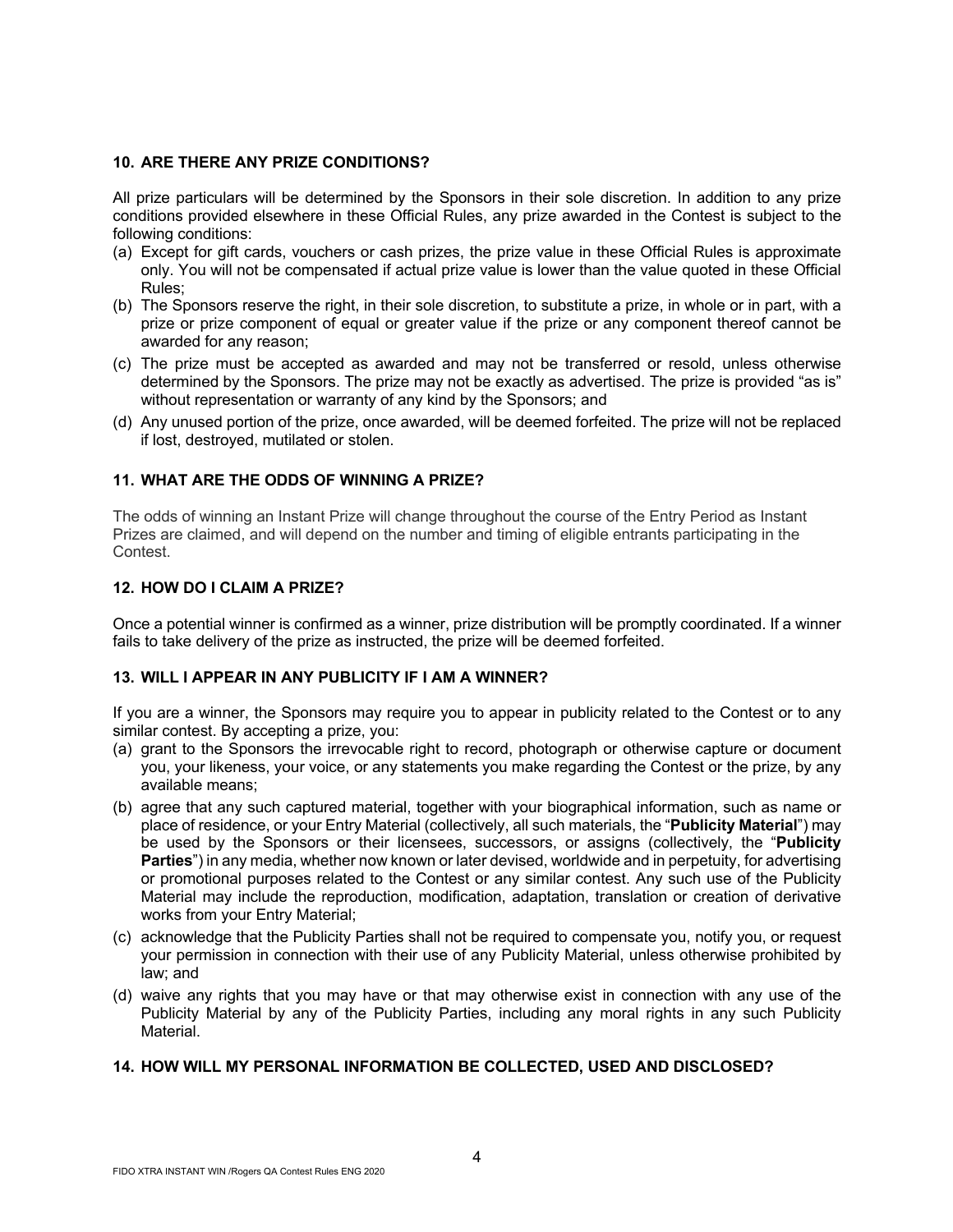By entering the Contest, you consent to Fido's collection, use and disclosure of your personal information in accordance with the Fido Privacy Policy, available at www.fido.ca/privacy, for purposes of administering the Contest as described in these Official Rules.

Over the course of participating in the Contest, you may be given the option to receive commercial emails or other communications of a commercial nature (collectively, "**Commercial Communications**") from the Sponsors or other parties. Should you elect to receive Commercial Communications from Rogers, your personal information will be used by Rogers to that end, in accordance with the Rogers Privacy Policy at www.rogers.com/privacy.

Your personal information may be disclosed to a third party in the following circumstances:

- (a) in accordance with these Official Rules, or with your consent, or as otherwise permitted or required by law;
- (b) you elect to receive Commercial Communications from a party other than Rogers;
- (c) to coordinate the fulfillment or provision of the prize with a prize supplier; and/or
- (d) if you have been asked to sign and return a Release Form or other documentation in accordance with the terms of these Official Rules, Rogers may disclose your personal information to any interested party, such as an entity who is released from liability.

#### **ROGERS' DISCLOSURE OF YOUR PERSONAL INFORMATION TO ANOTHER PARTY WILL CAUSE YOUR PERSONAL INFORMATION TO BE SUBJECT TO THAT PARTY'S PRIVACY POLICY AND PRACTICES.**

## **15. HOW DO THE RELEASEES LIMIT THEIR LIABILITY?**

The Releasees assume no liability for the following:

- (a) stolen, late, incomplete, illegible, inaccurate, misdirected, lost, misrouted, scrambled, damaged, delayed, undelivered, mutilated, jumbled, or garbled entries, transmissions, email, mail, or other communications;
- (b) any error, omission, interruption, defect or delay in transmission, processing, or communication;
- (c) failures or malfunctions of, or difficulties with, computer hardware or software, telephones, telephone lines, telephone systems, or network, cable, satellite, server, or website connections;
- (d) printing, typographical, or other errors appearing within these Official Rules, in any Contest-related advertisements, or in Contest-related materials;
- (e) incorrect or inaccurate information, including where caused by website users, tampering, hacking, or by any equipment or programming associated or used in connection with the Contest;
- (f) injury or damage to any computer or other device resulting from or otherwise related to participation in the Contest, the use of any website, or the downloading or accessing of any materials;
- (g) anyone being incorrectly or mistakenly identified as a winner or potential winner; and/or
- (h) any other errors, problems or difficulties of any kind, whether human, mechanical, electronic, or otherwise, relating in any way to the Contest, including those errors, problems or difficulties that may relate to the administration of the Contest, the processing of entries, the advertising of the Contest, the announcement of any prize or prize winner, or the cancellation or postponement of any event.

# **16. WHAT LAWS APPLY TO THE CONTEST?**

The Contest is subject to applicable federal, provincial and municipal laws and regulations. Any attempt to undermine the legitimate operation of the Contest may be a violation of criminal or civil laws. Should any such attempt be made, the Sponsors reserve the right to seek remedies and damages to the fullest extent permitted by law.

# **17. CAN THE SPONSORS CANCEL OR AMEND THE CONTEST?**